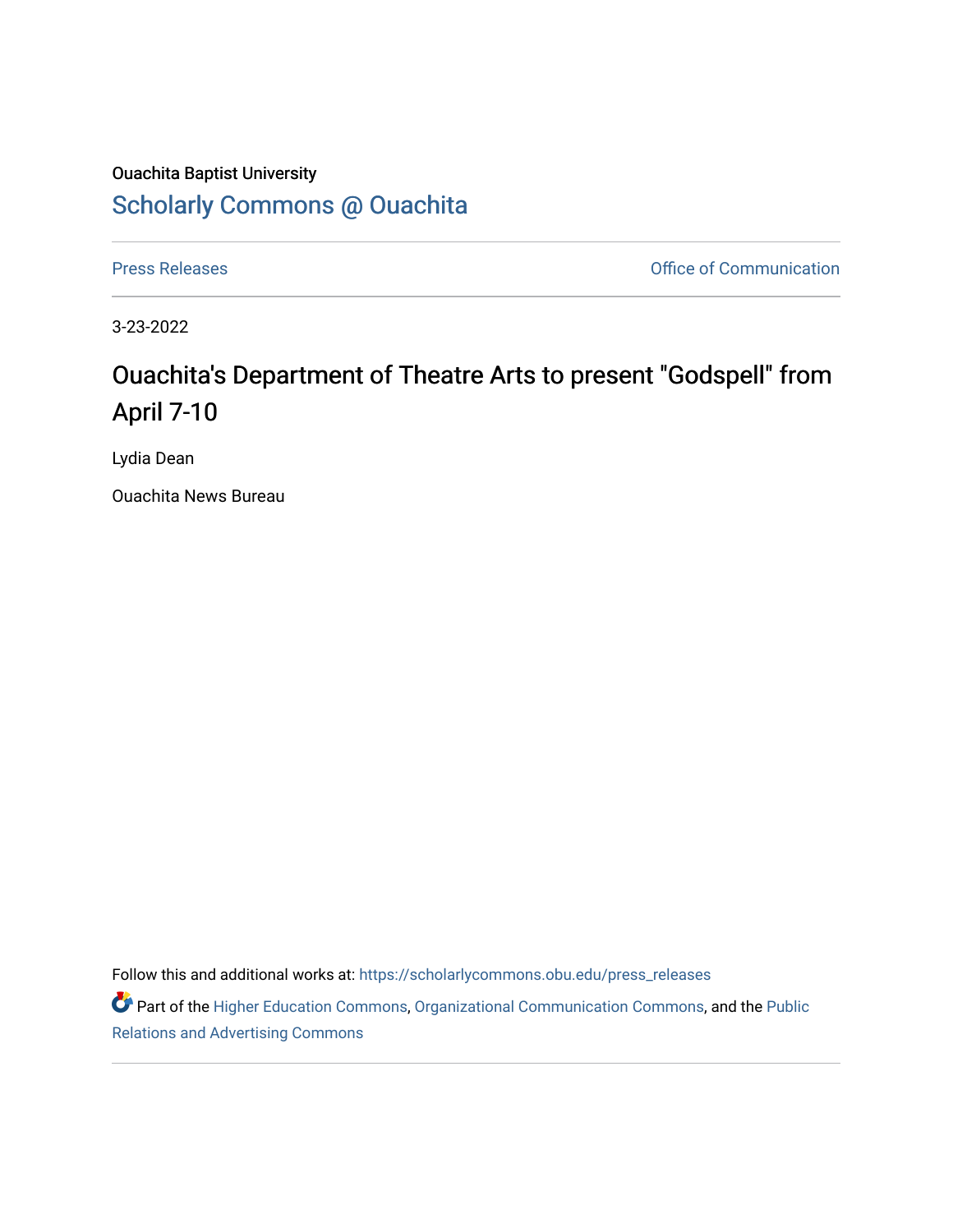



For immediate release **Ouachita's Department of Theatre Arts to present "Godspell" from April 7-10** *By Lydia Dean* March 23, 2022 For more information, contact OBU's news bureau at [newsbureau@obu.edu](mailto:newsbureau@obu.edu) or (870) 245-5206.

ARKADELPHIA, Ark.—Ouachita Baptist University's Department of Theatre Arts will present the 2012 revival of "Godspell" by Stephen Schwartz from Thursday-Sunday, April 7-10, in Jones Performing Arts Center, 409 Ouachita Street. Shows begin April 7-9 at 7:30 p.m.; a matinee performance will be held April 10 at 2:30 p.m. The production is open to the public.

"Godspell" is structured as a series of parables primarily based on the Gospel of Matthew and includes songs reflecting a wide variety of musical theatre genres and influences.

"The audience can expect lots of silly and heartfelt moments," said director Matthew Murry, visiting assistant professor of

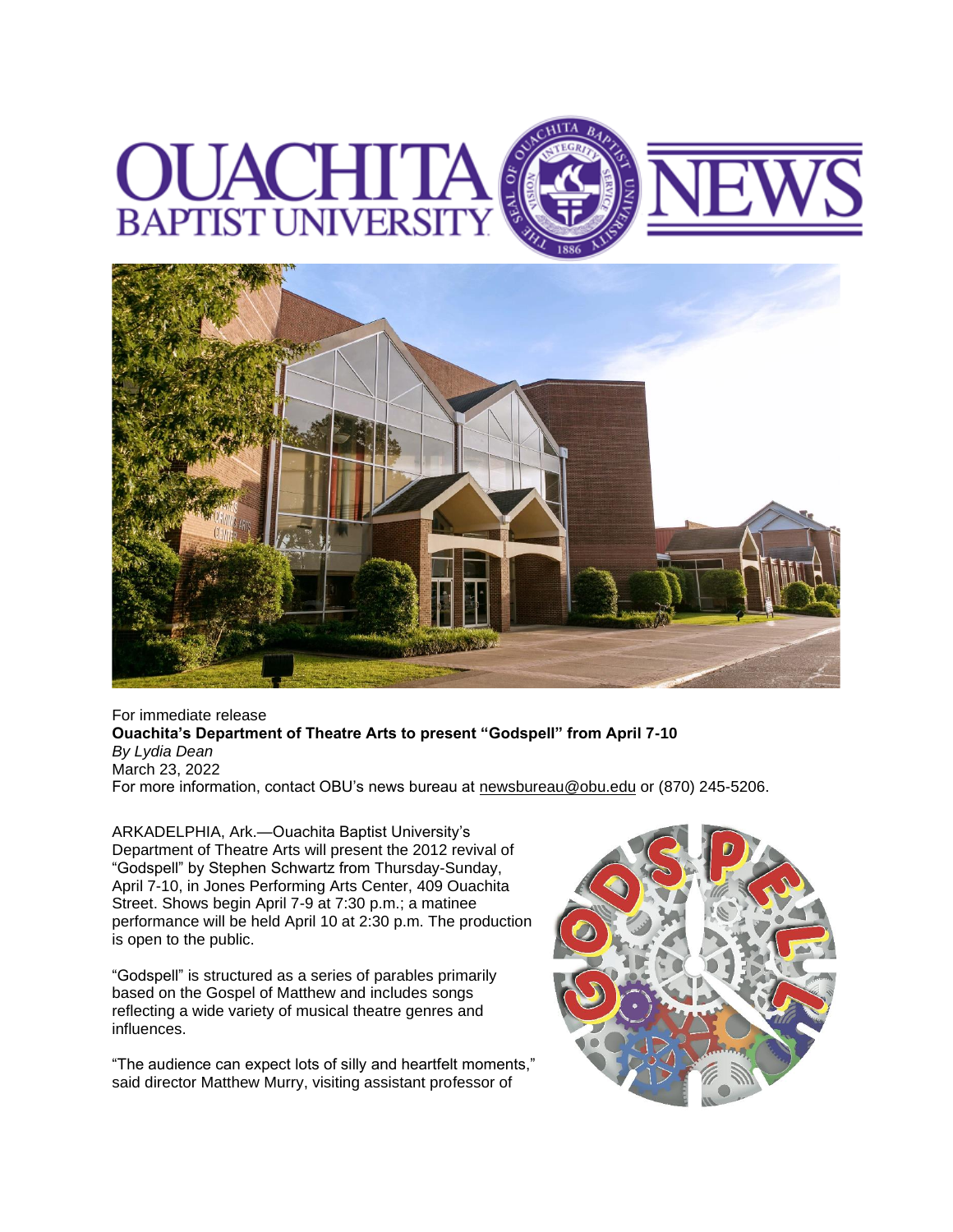theatre at Ouachita. "I hope they embrace Jesus' messages of kindness and love."

The part of Jesus will be played by Noah Warford, a sophomore musical theatre major from North Little Rock, Ark.

"Without a doubt, the thing I'm most excited for the audience to see is the finale of the show, the crucifixion and its aftermath," Warford said. "The point of the entire production is to show the love and community that surrounds Jesus, which is super cool."

There are 31 Ouachita students in the cast and crew of "Godspell," with some of the roles double-cast to allow broader participation.

Sammy Campione, a senior musical theatre major from Waxahachie, Texas, plays John the Baptist—the man who prepares the way for Jesus—and Judas, the man who betrays Jesus.

"Being able to play a biblical character is an interesting experience," Campione said. "I grew up a preacher's kid. It's been a fun time revisiting in the theatre all these stories I was taught as a kid."

Tickets cost \$12 and can be purchased at [www.obu.edu/boxoffice](https://nam12.safelinks.protection.outlook.com/?url=http%3A%2F%2Fwww.obu.edu%2Fboxoffice&data=04%7C01%7Cmortensona%40OBU.EDU%7C8eb1daf096ee49f7c28a08da0d0ca0fd%7C59a7df8e1953458ba12bb585f94a11d9%7C1%7C0%7C637836645139340666%7CUnknown%7CTWFpbGZsb3d8eyJWIjoiMC4wLjAwMDAiLCJQIjoiV2luMzIiLCJBTiI6Ik1haWwiLCJXVCI6Mn0%3D%7C3000&sdata=HiSYKs0%2F2oYaSPjLE5yPqnDeqCu3thAyJSzFXThfndU%3D&reserved=0) or weekdays from 1-5 p.m. at the Ouachita Box Office. Students who present their Ouachita ID upon purchase will receive one free ticket. For more information, contact the box office at (870) 245-5555.

## CAST:

- **Jesus** Noah Warford
- **John the Baptist/Judas** Sammy Campione
- **Nick** Brennon Humphry, a sophomore music industry major from Bryant, Ark.
- **Telly** Matthew Mayfield, a junior vocal performance major from Tull, Ark., and Brandon Holloway, a freshman vocal performance major from Little Rock, Ark.
- **George** Eli Butler, a sophomore musical theatre major from Greenwood, Ark., and Landon Denman, a junior theatre arts and history double major from Fort Worth, Texas
- **Anna Maria** Kinsey Potts, a senior musical theatre major from Wylie, Texas
- **Lindsay** Bella Owen, a junior musical theatre major from Jonesboro, Ark.
- **Uzo** Ashlynn Lockhart, a senior musical theatre major from Holiday Island, Ark
- **Morgan** Amaya Hardin, a freshman musical theatre major from Maumelle, Ark.
- **Celisse** Payton Mixon, a junior musical theatre major from New Caney, Texas
- **Socrates** Julia Letcher, a junior musical theatre major from Plano, Texas
- **Thomas** Mac Ricks, a junior musical theatre major from Carlisle, Ark.
- **Galileo** Brandon Holloway and Matthew Mayfield
- **Hegel** Sierra Hoss, a sophomore musical theatre major from Fouke, Ark.
- **Gibbon** Maddy Moore, a sophomore musical theatre and theatre arts double major from Mesquite, Texas
- **Sartre** Hayley Johnson, a junior theatre arts major from Hot Springs, Ark.
- **Hubbard** Landon Denman and Eli Butler
- **Williamson** Abby Burlison, a sophomore musical theatre major from Beebe, Ark.
- **Dance Captain** Kenzie Burks, a sophomore theatre arts and education double major from Beebe, Ark.

## CREW:

- **Stage Manager** Kenna Handy, a senior musical theatre major from Fouke, Ark.
- **Assistant Stage Managers** Kinder Hinrichs, a sophomore theatre arts major from Harrison, Ark., and Marion Webb, a sophomore theatre arts and secondary education double major from Austin, Texas